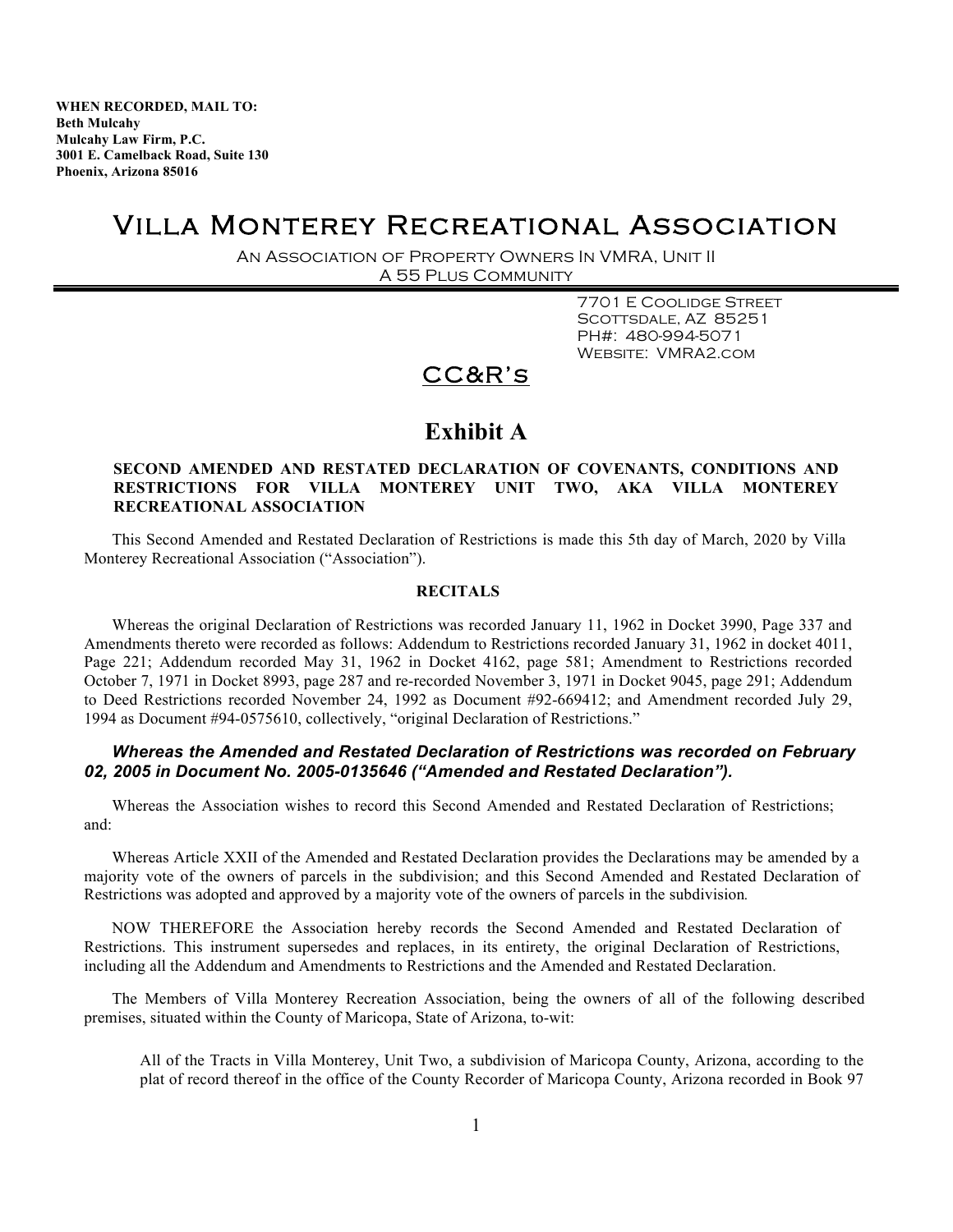An Association of Property Owners In VMRA, Unit II A 55 Plus Community

> 7701 E Coolidge Street SCOTTSDALE, AZ 85251 PH#: 480-994-5071 Website: VMRA2.com



of Maps, at Page 13 thereof and in Book 97 of Maps, at page 44;

and desiring to establish the nature of the use and enjoyment thereof, hereby declare the following express covenants, restrictions, reservations and conditions shall attach to the said property and every lot or parcel thereof and shall constitute covenants running with the land.

#### **I DEFINITIONS**

As used herein, the following terms have the following meanings:

**(A) "Association"** means Villa Monterey Recreational Association, an Arizona nonprofit corporation.

**(B) "Board"** means the Board of Directors of Villa Monterey Recreational Association.

**(C) "Capital Improvement"** means an outlay of funds for the acquisition, improvement or repair of a fixed asset which extends the life or increases the productivity of the asset.

**(D) "Common Area"** means the real property within the subdivision owned by the Association and intended for use and enjoyment of all owners.

**(E) "Estate Sale"** means the sale of the property of a deceased owner, or the property of an incapacitated owner of a unit who has a guardian or conservator appointed or has given a Durable Power of Attorney for the management of his/her affairs, or the sale of 100% of the remaining contents of a home on the sale of the home.

**(F) "Lot"** means a Parcel within a Tract of Villa Monterey, Unit Two owned by owners for residential use.

**(G) "Majority Vote"** means the affirmative vote of more than fifty percent (50%) of the votes cast in person or by absentee ballot, with a minimum of fifty percent (50%) of Lot/Unit owners voting.

**(H) "Member"** means the owner/owners of record of any Parcel within Villa Monterey, Unit Two.

**(I) "Occasional Visit"** means a visit of not more than ninety (90) days per year, the ninety (90) day timeframe shall be deemed to begin on the first day of the visit.

**(J) "Political Signs"** are signs that attempt to influence the outcome of an election including supporting or opposing the recall of a public officer or supporting or opposing the circulation of a petition for a ballot measure, question or proposition or the recall of a public officer.

**(K) "Property"** means the real property, or any part thereof situated in the subdivision known as Villa Monterey, Unit Two.

**(L) "Recreational Area"** means Tract A of Villa Monterey, Unit Two.

**(M) "Resident"** means the person or persons occupying a home within Villa Monterey, Unit Two for more than 90 days.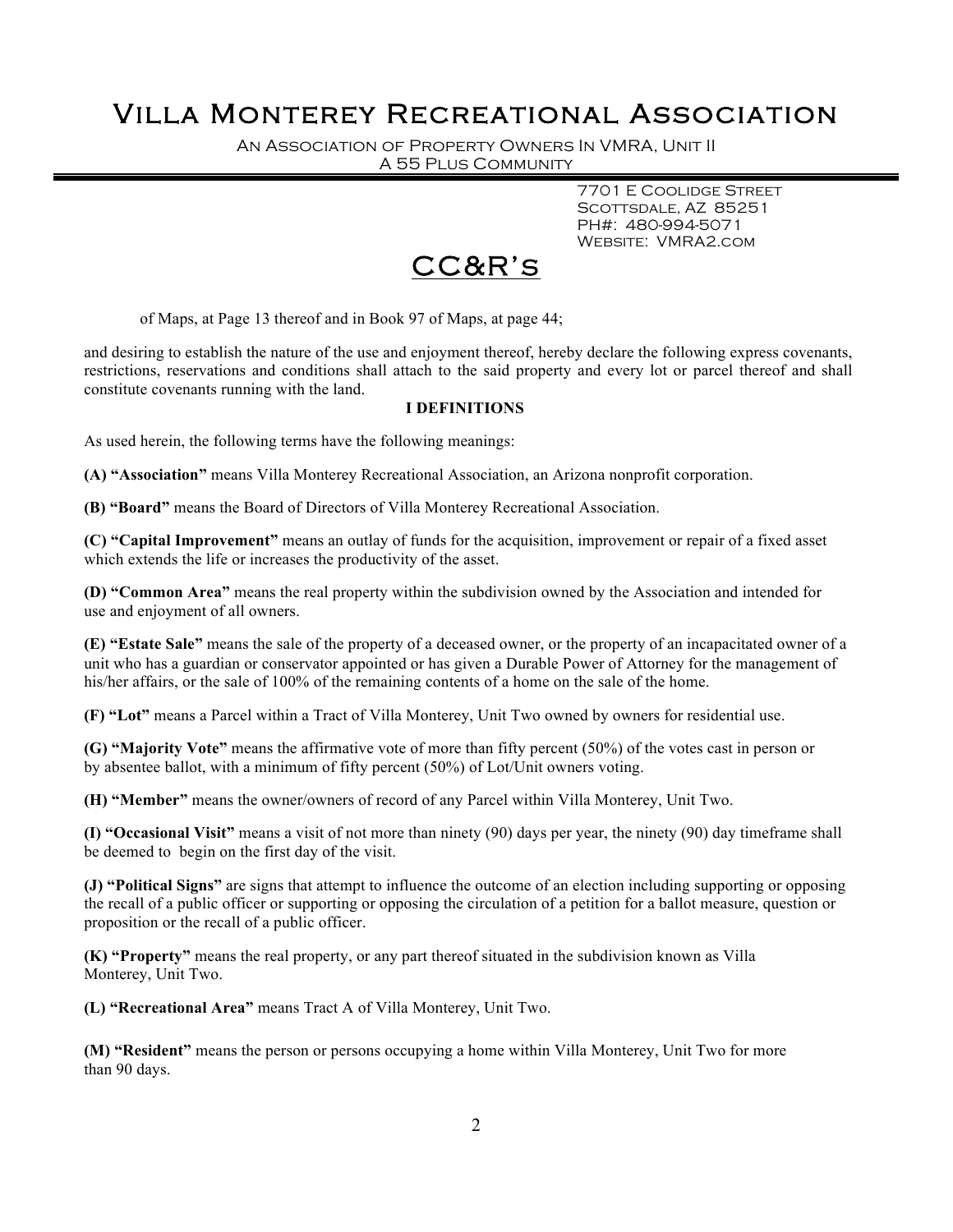An Association of Property Owners In VMRA, Unit II A 55 Plus Community

> 7701 E Coolidge Street SCOTTSDALE, AZ 85251 PH#: 480-994-5071 Website: VMRA2.com



**(N) "Subdivision"** means Villa Monterey, Unit Two, according to the plat of record thereof in the office of the County Recorder of Maricopa County, Arizona recorded in Book 97 of Maps, at Page 13 thereof and in Book 97 of Maps, at page 44.

**(O) "Unit"** means the home built on a Parcel within a Tract of Villa Monterey, Unit Two.

**(P) "Temporary Basis"** as used in Article XIV(B) means not more than seventy-two (72) hours.

**(Q)"Livestock"** means cattle, horse, sheep, goats, swine and poultry

**(R) "Vehicle"** includes cars, pickups and SUV's designated by the US Federal Highway Administration as Class 1, 2 and 3, golf carts and motorcycles.

### **II A 55 PLUS COMMUNITY**

Villa Monterey Unit Two was built in 1962 with the specific intent of providing homes and facilities for senior residents and is a "55 Plus Community" intended and operated for occupancy by persons fifty-five (55) years of age or older. It is the specific intent of this senior residential community to comply with the provisions of all the laws pertaining to the authorization of housing for senior residents.

At least one resident occupant in 80% of the Lots/Units shall be 55 years of age or older; and the remaining occupants shall be at least 40 years of age. No permanent resident under the age of 40 is permitted. "Occasional Visits" as defined by Article I(I) by underage persons are allowed. Caregivers and other home assistance personnel shall be permitted in accordance with applicable State and Federal laws.

### **III CHANGES IN OCCUPANCY/SALES & TRANSFERS**

In order to maintain its age-restricted status under Federal and State Law, the Board of Directors of Villa Monterey Recreational Association, shall have the right to approve or disapprove any and all changes in occupancy or intended occupancy of Lots/Units in the subdivision in connection with the sale, transfer, conveyance, lease or sublease of such Lots/Units. Except for mortgage foreclosures and trustee's sales and other involuntary conveyances, the Board shall be given notice in writing of any intended sale, transfer, conveyance, lease or sublease, together with an application pertaining to occupancy on a form prescribed by the Board and completed by the proposed transferee or lessee. The Board shall have twenty-one days after receiving such notice to approve or disapprove. In the event the Board shall neither approve nor disapprove the proposed transfer or lease within the said twenty-one day period, the same shall be deemed to be approved.

The Association shall not consider a sale, transfer, conveyance, lease or sublease valid until the Board has issued a certificate of approval by the Board of such sale, transfer conveyance, lease or sublease. Approval by the Board shall not be unreasonably withheld.

### **IV ASSOCIATION MEMBERSHIP/VOTING RIGHTS**

Residential dwelling units are constructed on the subdivided property and the ownership of individual Lots/Units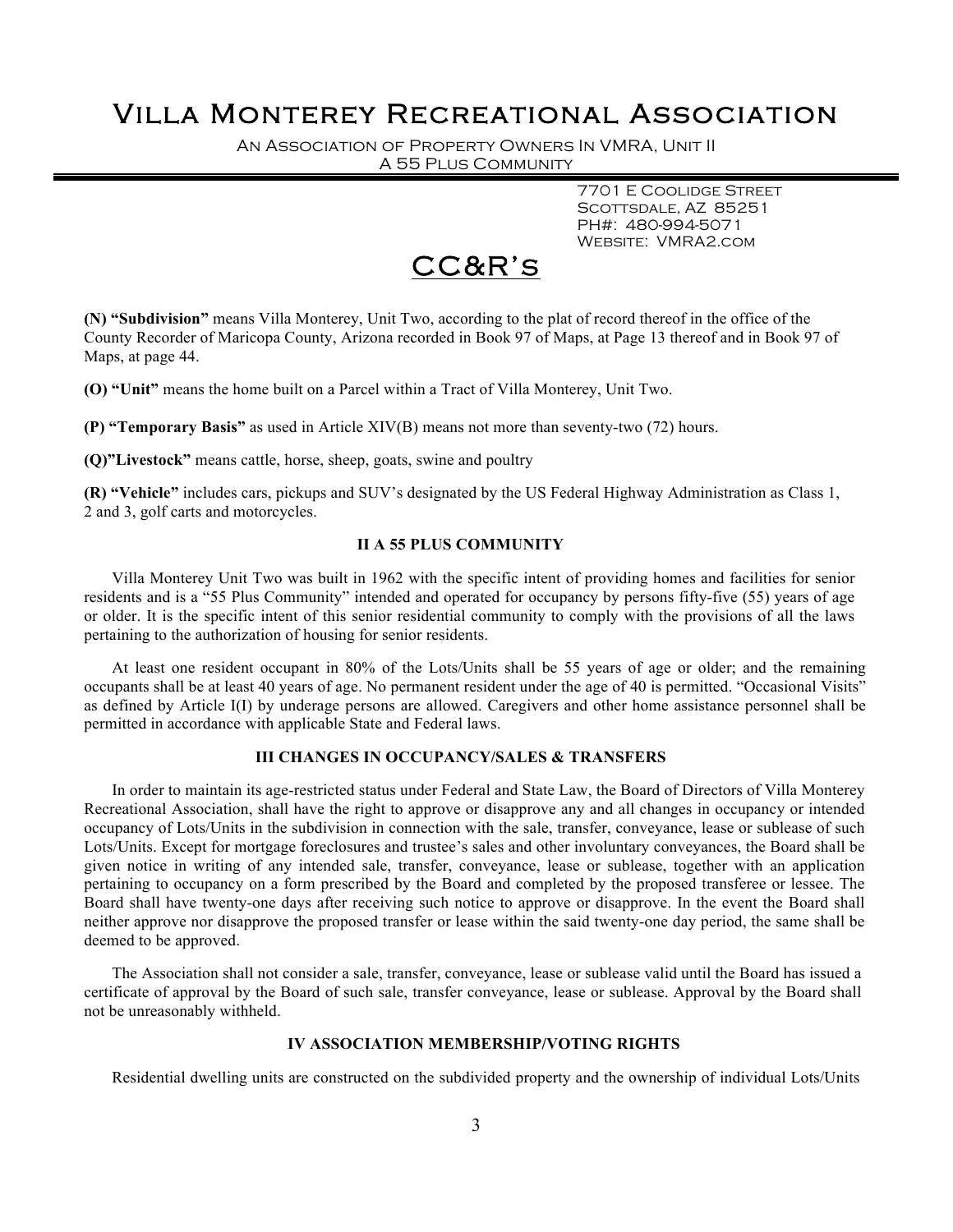An Association of Property Owners In VMRA, Unit II A 55 Plus Community

> 7701 E Coolidge Street SCOTTSDALE, AZ 85251 PH#: 480-994-5071 Website: VMRA2.com



are evidenced by a deed to the numbered parcel upon which each Lot/Unit is situated.

Each owner of record for each Lot/Unit shall have one vote per Lot/Unit owned. In the event any Lot/Unit is owned by two or more persons, that Lot/Unit shall have one vote and the owners of that Lot/Unit shall designate, in writing, which owner shall have the power to vote.

### **V OWNERSHIP & MAINTENANCE OF COMMON AREAS**

Villa Monterey Recreational Association holds title to Tracts A, B, C, D, E, F, and G of said subdivision and such other areas as may be acquired by it are set aside and maintained for the use, enjoyment or convenience of the owners of Lots/Units in the subdivision.

The Board of Directors of Villa Monterey Recreational Association shall maintain, repair and insure and otherwise manage the landscaping and improvements and any swimming pool or other recreational facilities located upon the Common Areas in said subdivision and shall pay all real estate taxes which may be assessed against and levied upon said Common Areas.

Any action necessary or appropriate for the proper maintenance and upkeep of Common Areas, including any recreation area developed on Tract A of said subdivision, shall be taken through the Villa Monterey Recreational Association, a non-profit corporation organized under the State of Arizona.

#### **VI RESIDENTIAL USE ONLY RENTALS & HOME BUSINESS EXCEPTION**

(A) All Lots/Units are for residential uses except those owned by Villa Monterey Recreational Association.

(B) No store, office, or other business of any kind, shall be erected or permitted upon the premises, or any part thereof or conducted in or from any Lot/Unit except as described in paragraph "C" below.

(C) No Lot/Unit shall be used for any business, commercial, manufacturing, mercantile, storage, vending, sales, or other non-residential purpose EXCEPT THAT a member may maintain a home office or home business in the Lot/Unit if:

> (1) The Association member has submitted to the Board of Directors an application of business use of the Lot/Unit, and has obtained the prior written approval of the Board of Directors for such use; and the following conditions have been met:

(a) Such home office or home business is consistent with the residential character of the community, and the association member complies with all applicable federal, state and local laws and ordinances;

(b) The association member has obtained any required approvals of such use from the appropriate local, state and federal government agency;

(c) Such home office or home business does not place an undue burden on any of the community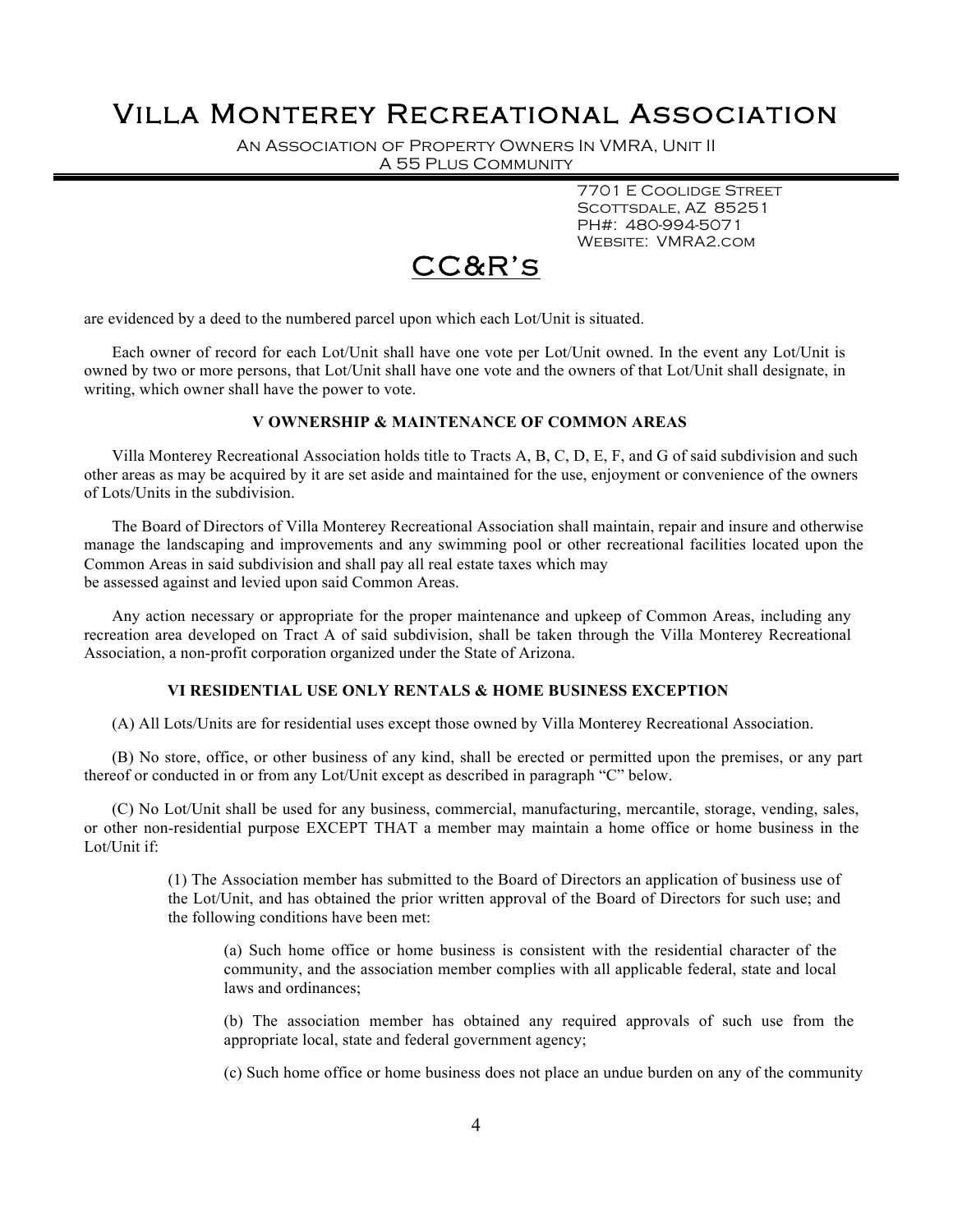An Association of Property Owners In VMRA, Unit II A 55 Plus Community

> 7701 E Coolidge Street SCOTTSDALE, AZ 85251 PH#: 480-994-5071 Website: VMRA2.com



Association's Common Areas, or cause an increase in common expenses;

(d) Such home office or home business does not create noise, vibration, glare, fumes, odors, or electrical or electronic interference detectable by neighbors,

or cause an increase in common expenses that can be solely and directly attributable to the home office or home business;

(e) There are no displays or signs indicating the Lot/Unit is being used other than as a residence;

(f) Such home office or home business does not generate significant foot or vehicular traffic, or parking usage by clients, customers, delivery services, or others;

(g) No equipment or other items related to the business are stored, parked, or otherwise kept outside the Association member's Lot/Unit or on any Common Area;

(h) The home office or home business has no employees on-site other than a member of the Association member's household who also resides in the Lot/Unit;

(i) Such use as a home office or home business does not involve the use, storage, or disposal of any grouping or classification of materials that are designated as a hazardous material under federal, state or local law;

(j) Such use as a home office or home business is subordinate to the use of the Lot/Unit as a residence and requires no external modifications that detract from the residential appearance of the Lot/Unit. All modifications, external or internal, shall otherwise comply with the Association's governing documents.

(2) As a precondition to such use, the Board of Directors shall require the Association Member to pay any increase in the rate of insurance or other costs for the Association that may result from such uses.

(3) Any association member who uses his/her Lot/Unit for business purposes fewer than ten (10) days per calendar year, and whose use does not otherwise violate the rules as set forth above shall be entitled to do so without the need to submit an application form and without the prior written consent of the Board of Directors.

(D) Owners who own a Lot/Unit within the Association as of the date of the adoption of this Second Amended and Restated Declaration shall be subject to the following rental restrictions: No short term rentals are allowed. Long term rentals are only allowed with the following restrictions.

(1) All rentals/leases must be for a minimum of twelve (12) consecutive months or more.

(2) The number of long term rentals within Villa Monterey Unit 2 shall not exceed ten percent (10%) of the total units within Villa Monterey, Unit 2 at any time. All owners are prohibited from renting/leasing if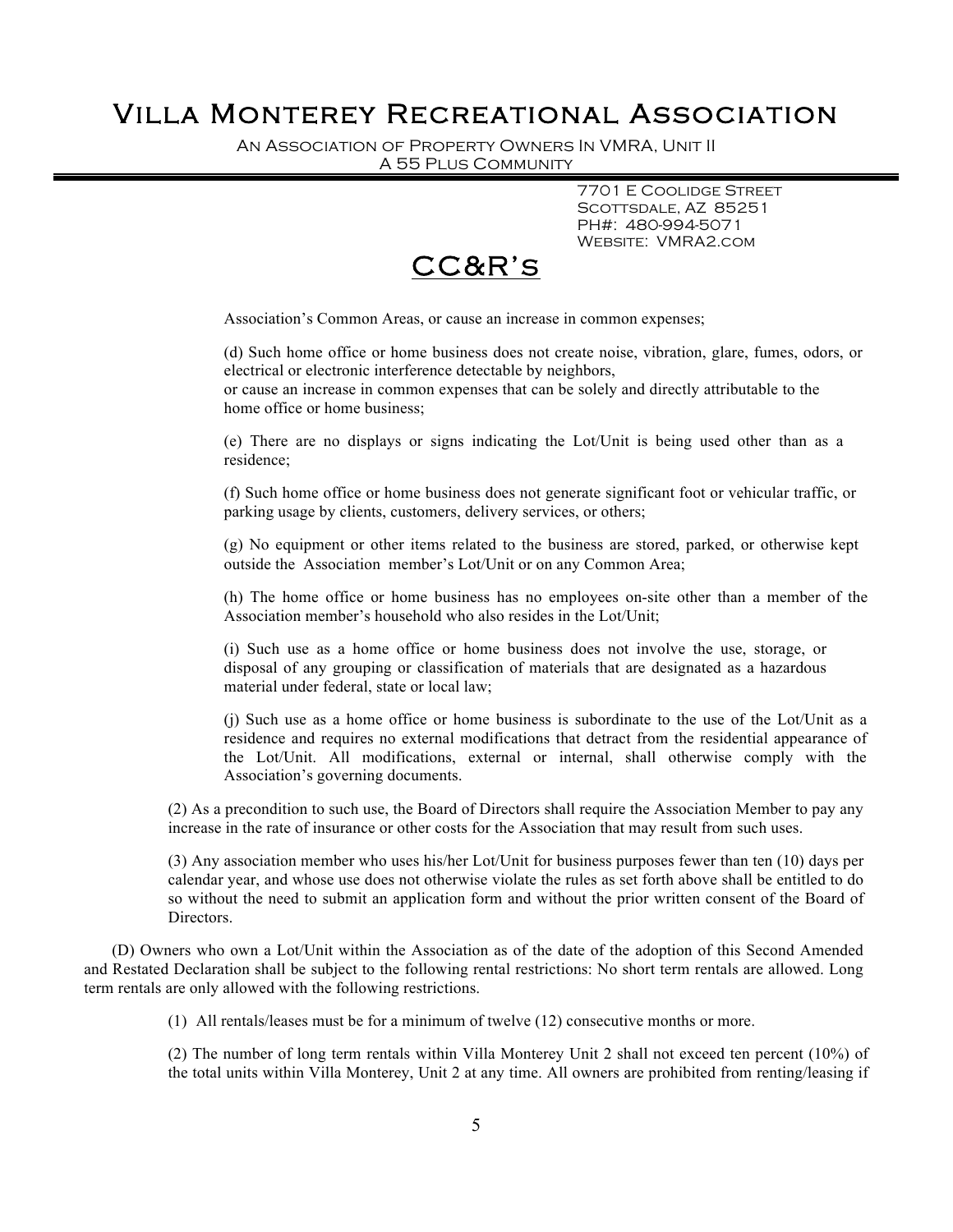An Association of Property Owners In VMRA, Unit II A 55 Plus Community

> 7701 E Coolidge Street SCOTTSDALE, AZ 85251 PH#: 480-994-5071 Website: VMRA2.com



such rental would increase the number of units then currently rented/leased over the 10% limit. A waiting list will be established by the Board of Directors if necessary. Units that have been rented, but which remain without an active tenancy for two (2) full months shall be considered unrented for purposes of the limitation and taken out of the list of rented units. Notwithstanding the 10% limitation, (a) units currently used for rental purposes as of the date of this amendment may continue to be utilized for rental by the owner of record as of the date of this Amendment until such unit is sold or otherwise conveyed to a different owner, and (b) the Board of Directors may permit an owner of any unit to rent or lease for a reasonable time, as determined by the Board of Directors, whenever, in its sole discretion, such action may be necessary or desirable to alleviate a hardship resulting from death, transfer or other personal or financial hardships.

Any owner engaged in rental of a unit must, upon the sale or conveyance of the unit, notify any potential buyer or person taking title of the rental limitation.

(3) A copy of the rental agreement along with proof of age of all renters and occupants are furnished to the Board of Directors for approval prior to the renter's occupancy. If an owner fails to provide such information to the Association in a timely manner, as determined by the Board, the Association may impose reasonable monetary penalties as determined by the Board, in addition to other remedies available under the Declaration and Arizona law The Owner of the Lot/Unit shall disclose to the Association, in writing, the names and contact information for any adults occupying the Lot/Unit; the time period of the lease, including the beginning and ending dates of the tenancy; and the description and the license plate numbers of the tenants' vehicles. If the Owner fails to disclose the complete information within ten (10) days after leasing a Lot/Unit, the Association shall have the authority to charge the Owner a late fee of fifteen dollars (\$15.00).

### **VII BUILDING CONSTRUCTION**

(A) All buildings or structures erected on said premises shall be of new construction and no buildings or structures shall be moved from other locations onto said Premises

(B) No building, fences, walls or other structure shall be commenced, erected or maintained, until the plans and specifications, showing the nature, kind, shape, height, materials, floor plans, and location of such structure shall have been submitted to and approved by the Board of Directors of Villa Monterey Recreational Association, in writing.

(C) The Board shall have the right to refuse to approve any such plans or specifications or grading plans which are not suitable or desirable for aesthetic, or any other reasons. The Board of Directors shall consider the suitability of the proposed plan, taking into consideration the proposed material, the location and harmony it will have with other surroundings and adjacent and neighboring properties, And consistent with adopted guidelines of Scottsdale Historic preservation commission.

(D) All additions to or changes or alterations to the exterior of any building, fence, wall or other structure is subject to the prior written approval of the Board.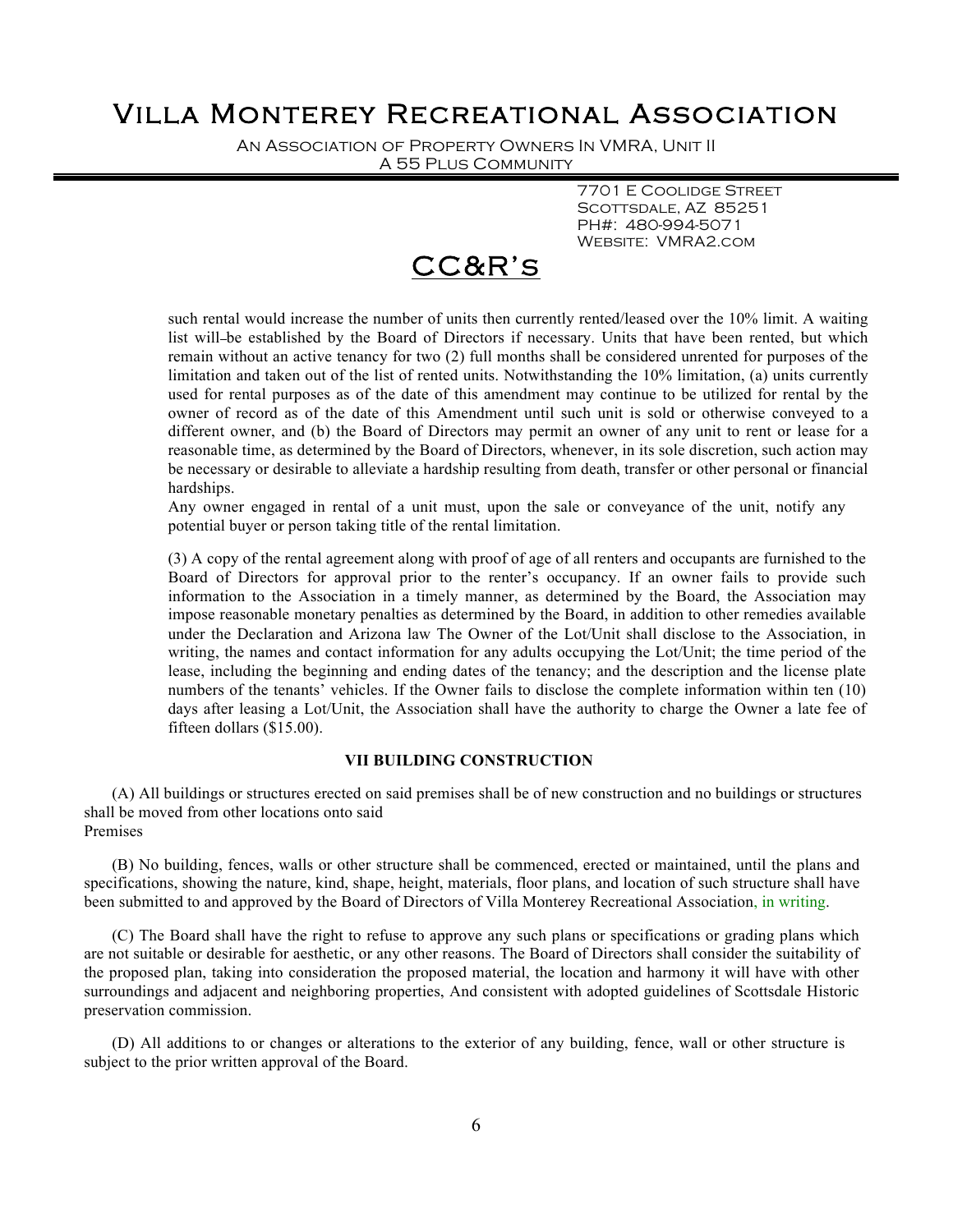An Association of Property Owners In VMRA, Unit II A 55 Plus Community

> 7701 E Coolidge Street SCOTTSDALE, AZ 85251 PH#: 480-994-5071 Website: VMRA2.com

## CC&R's

(E) The Board of Directors shall maintain permanent record of all approved new construction or changes to or additions to the exterior of the Lots/Units in Villa Monterey Unit II.

### **VIII LIVESTOCK AND PETS**

No livestock or poultry or other animals shall be kept on the premises other than three (3) common household pets. The Board of Directors shall have the sole discretion to determine what constitutes a common household pet. All pets must be kept on a leash or otherwise restrained when on Common Areas, sidewalks and streets. Voice commands are not recognized as a restraint. Owners are responsible for immediately cleaning up after their pets on the Common Areas, sidewalks and streets. In the event that the Board of Directors, in its sole discretion, determines that a particular pet constitutes a nuisance, the Board of Directors has the power and authority to require the pet to be removed from the Association.

### **IX SIGNS AND SALES**

(A) "For Sale"/"For Rent"/"For Lease"/Open House/cautionary signs shall only be permitted as required by A.R.S. Section 33-1808 and/or any other applicable State or Federal law, as the same may be amended from time to time. Other than the signage specifically permitted by the preceding sentence, no other signage shall be permitted on Lots/Units. No signage is permitted on the Common Areas of the Association unless placed thereon by the Board of Directors for community carport sales, or as otherwise approved by the Board, in writing. No billboards, unsightly objects or nuisances shall be erected, placed or permitted to remain on any of said Lots/Units, nor shall the premises be used in any way or for any purpose which may endanger the health or unreasonably disturb the owner of any Lot/Unit in the subdivision.

(B) Political signage and political activity shall be permitted as required by A.R.S. Section 33-1808 and/or any other applicable State or Federal law, as the same may be amended from time to time. Other than the political signage and political activity specifically permitted by the preceding sentence, no other political signage or political activity shall be permitted within the Association or on any Lot/Unit.

(C) No individual yard or carport sales are allowed. One community carport sale will be permitted each year. The exact date and the rules and regulations regulating the community carport sales shall be determined by the Board of Directors.

(D) Estate Sales as defined by Article I(E) and moving sales are permitted after having received a permit from the Board of Directors.

### **X CLOTHES LINES, GARBAGE CANS, ETC.**

All clothes lines, equipment, service yards, storage units and woodpiles shall be kept at the rear of the Lots/Units and below the party wall so as to conceal them from view of neighboring Lots/Units and streets. All rubbish, trash or garbage shall be removed from the Lots/Units and shall not be allowed to accumulate.

Only garbage containers and recycle material containers may be stored in the carports of the Lots/Units, but must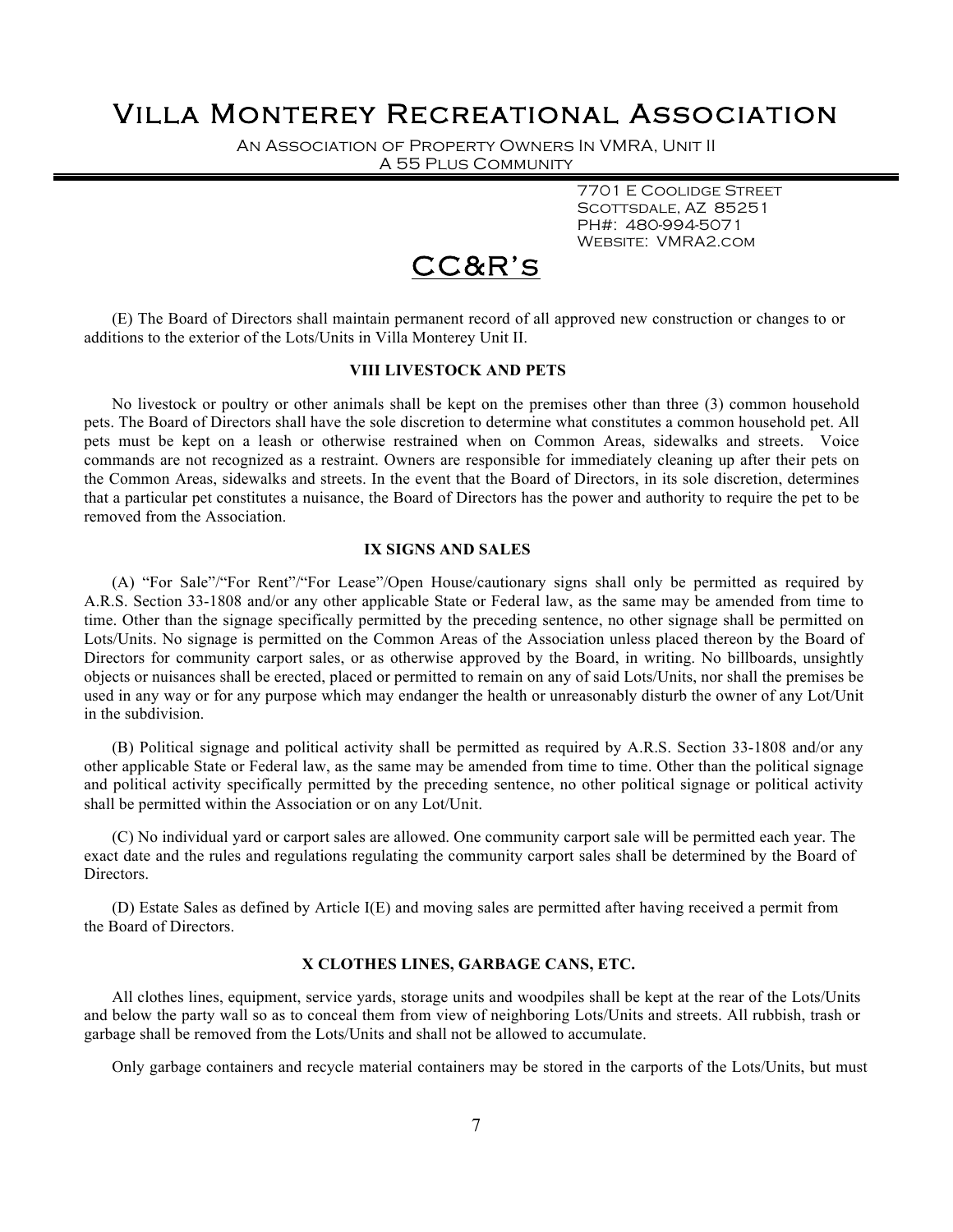An Association of Property Owners In VMRA, Unit II A 55 Plus Community

> 7701 E Coolidge Street SCOTTSDALE, AZ 85251 PH#: 480-994-5071 Website: VMRA2.com



be screened from view in a manner acceptable to the Board. Containers may not be placed on the street for pick-up sooner than sunset on the day prior to scheduled removal by the City of Scottsdale and must be removed from the street prior to sundown on the day of removal. A small table and chairs or bench may be used in the main entry to the dwelling side of the carport.

### **FLAGS**

(A) Flags shall only be permitted as required by A.R.S. Section 33-1808 and/or any other applicable State or Federal law, as the same may be amended from time to time. Other than the flags specifically permitted by the preceding sentence, no other flags shall be permitted on Lots/Units.

(B) Flags must be hung as follows:

(1) From a mounted pole bracket no longer than six feet in length mounted at an angle on the Lot/Unit or suspended from a roof overhang. Flagpoles may not cause a noise nuisance of any kind and must be properly maintained.

(2) On the occasion of a national holiday, a flag no larger than  $1\ 1/2$  feet by 3 feet may be attached, on temporary basis of not more than 3 days, from the lamp posts on the individual Lots/Units.

(C) All displays of the American flag shall be in a manner consistent with the Federal Flag Code.

### **XII SATELLITE DISHES, ANTENNA & CABLE TV**

No antenna, satellite television dish antenna or other device for the transmission or reception of television or radio signals or any other form of electromagnetic radiation, shall be erected, used or maintained on any Lot/Unit, except that antennas for certain video and voice and data transmission for which federal or state law or regulation retains outright prohibition shall be permitted without prior Association approval if in compliance with reasonable architectural requirements set forth herein and in any rules. If acceptable quality signals may be received without unreasonable delay or unreasonable cost increase, then permitted antennas should not be visible from neighboring property to the maximum extent possible, should be no larger nor installed higher than is absolutely necessary for reception of an acceptable-quality signal, should be suitably camouflaged by painting or landscaping, and should be installed in a manner which complies with applicable city and state laws and regulations, applicable codes and manufacturer's instructions, including generally recognized safety standards as to height. As of this date, the types of legally permitted antennas are one meter or less in diameter, are for direct broadcast, wireless cable, broadband radio service and television broadcast, and can include masts generally no higher than 12 feet above the roofline.

Antenna for the transmission of signals for Citizen Band and Ham Radio devices are strictly prohibited.

#### **XIII SOLAR ENERGY DEVICES**

Solar energy devices may not be installed without the prior written approval of the Board of Directors. The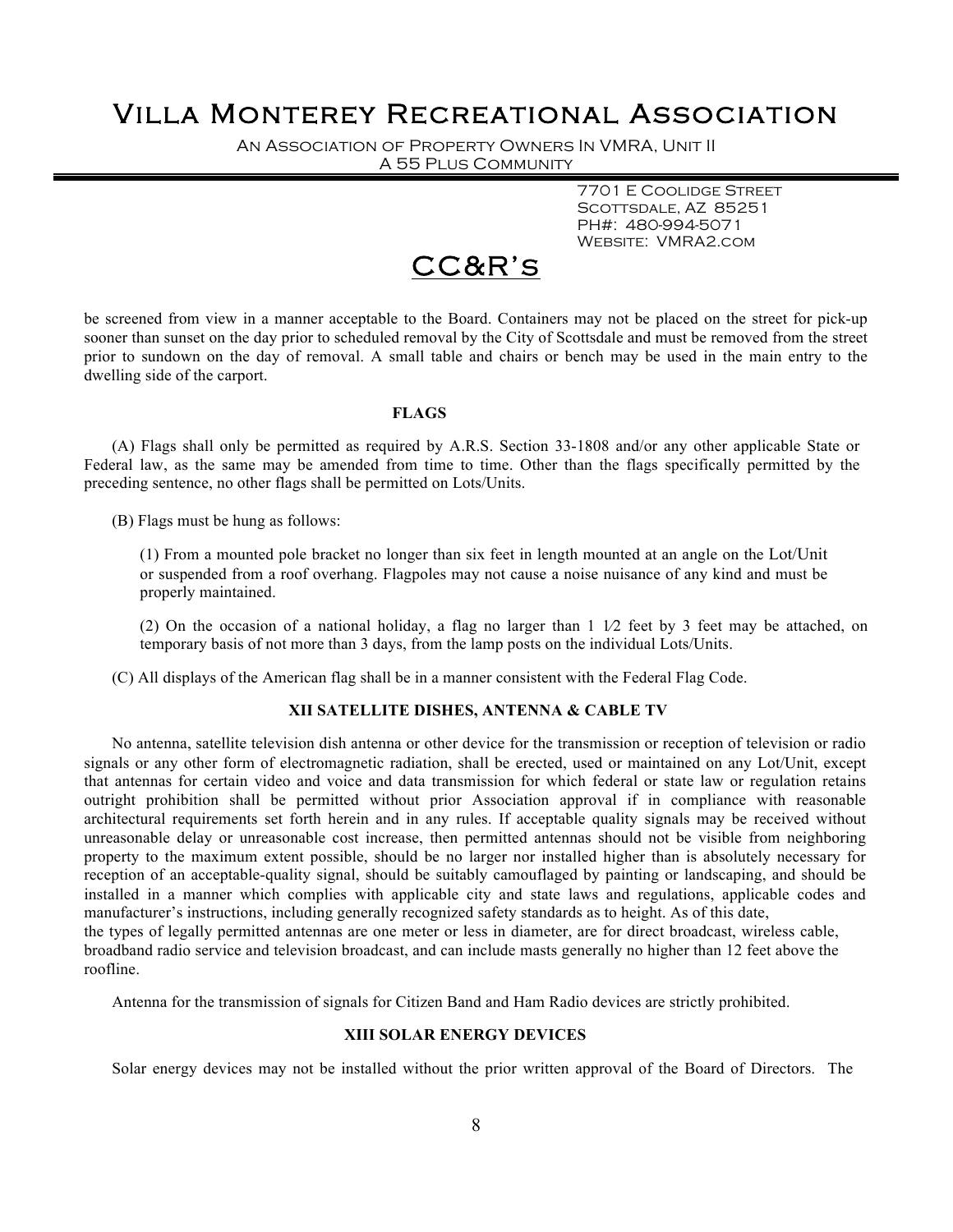An Association of Property Owners In VMRA, Unit II A 55 Plus Community

> 7701 E Coolidge Street SCOTTSDALE, AZ 85251 PH#: 480-994-5071 Website: VMRA2.com

## CC&R's

owner must submit documentation with details of the device and its placement to the Board for its review and written approval is obtained from the Board.

### **XIV VEHICLES & PARKING**

(A) Not more than two personal vehicles may be permanently parked on the premises or adjacent to any Lot/Unit. All vehicles allowed to be permanently parked on the premises are to be in operating condition. No Lot/Unit, including the driveway or carport thereof, may be used for the purpose of performing maintenance, repair, rebuilding, dismantling, repairing or servicing of any kind of vehicle. Vehicles must be parked either in the carport or driveway of the Lot/Unit and not the yards thereof.

(B) No boats, boat trailers, motor homes, inoperable vehicles and/or house trailers may be placed, parked or left parked on the streets. No commercial trucks, or other trucks of more than twenty-two (22) feet in length, campers, camper trailers, adjacent to the premises of any Lot/Unit in Villa Monterey Unit Two, nor on the lot Lot/Unit, the driveway or carport of any Lot/Unit on a permanent basis. Resident owners of such vehicles may place vehicles, on a Temporary Basis, adjacent to their Lot/Unit for the purpose of loading and unloading.

(C) Public Service vehicles are excepted if the vehicles are required to be available at designated periods at a person's residence as a condition of the person's employment and either of the following apply:

(1) The resident is employed by a public service corporation regulated by the Arizona Corporation Commission that is required to prepare for emergency deployment of personnel and equipment for repair or maintenance of natural gas pipelines and related infrastructure; and the vehicle with a gross vehicle weight rating of 20,000 pounds or less is owned or operated by the public service corporation and bears the official emblem or other visible designation of that corporation.

(2) The resident is employed by a public safety agency, including police or fire service for a federal, state, local or tribal agency, or a private fire or ambulance service provider that is registered pursuant to Title 36, Chapter 21.1, and the vehicle has a gross vehicle weight rating of 10,000 pounds or less bears an official emblem or other visible designation of that agency.

### **XV VARIANCES**

The Board may, at its option and in extenuating circumstances, grant variances from the restrictions set forth in this Second Amended Declaration if the Board determines in its discretion (a) either (i) that a restriction would create an unreasonable hardship or burden on an Owner, or (ii) that a change of circumstances since the recordation of this Amended Declaration has rendered such restrictions no longer applicable or appropriate and (b) that the activity permitted under the variance will not have any substantial adverse effect on the Owners and Residents of the Association and is consistent with the high quality of life intended for residents of the Association.

### **XVI CAPITAL FACILITIES RESERVE PROGRAM**

The Board of Directors of Villa Monterey Recreational Association shall maintain a Restricted Capital Facilities Reserve Program and Fund.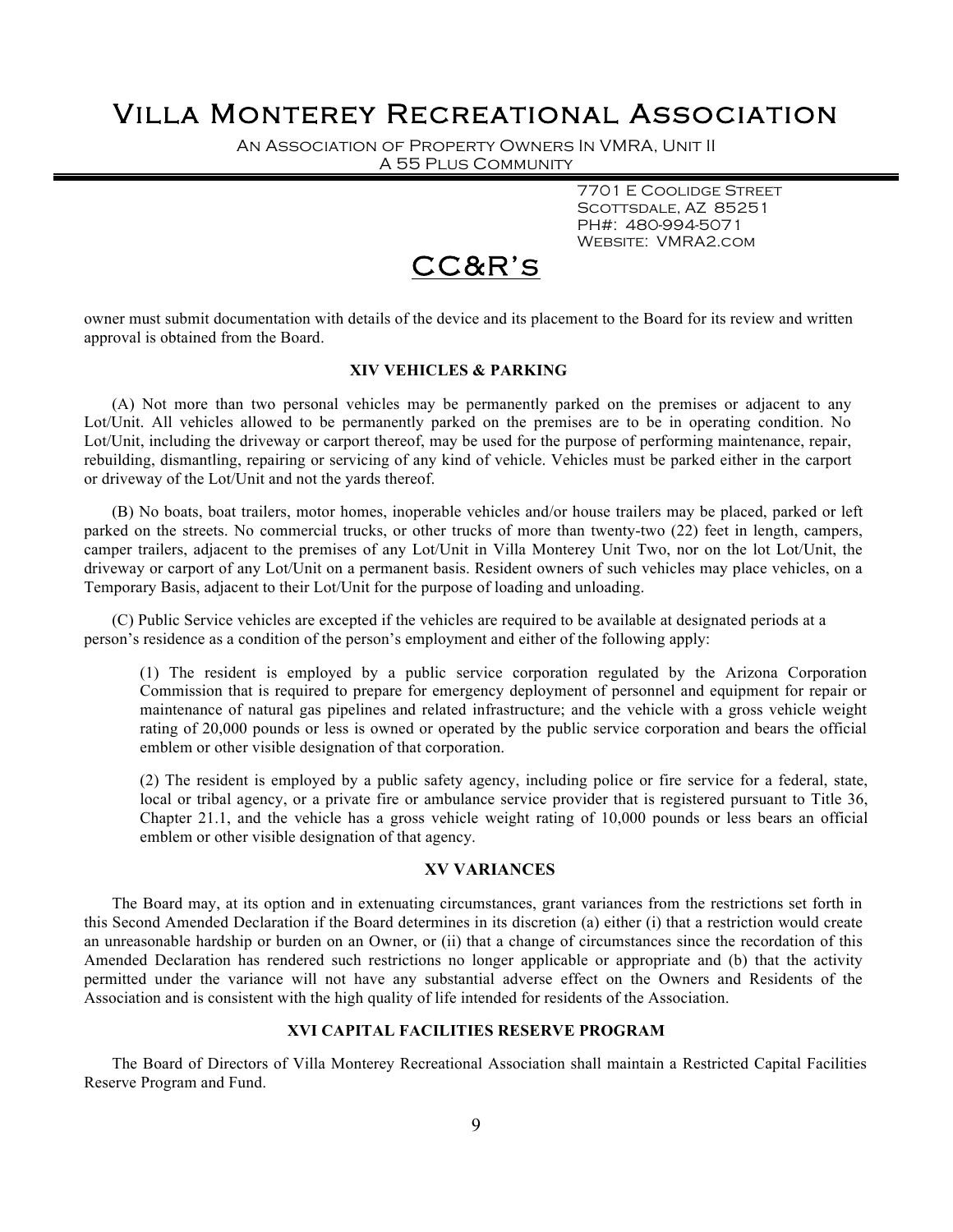An Association of Property Owners In VMRA, Unit II A 55 Plus Community

> 7701 E Coolidge Street SCOTTSDALE, AZ 85251 PH#: 480-994-5071 Website: VMRA2.com

## CC&R's

(A) The Board shall thereby determine and maintain a fair and reasonable reserve for longtime improvement, replacement and/or major repair of Common Areas and improvements thereon.

(B) The projections of both money and time when it shall be needed, contained in the program shall be recalculated and updated each year to adjust for any changes in the estimated life and cost of each project, so that the reserves program remains accurate and viable from year to year. At the time project items are completed, a new cycle of funding based on the new life span should at once be automatically initiated so that the program remains ongoing and comprehensive.

(C) The Board shall formally segregate each year a portion of the annual dues revenues sufficient to cover the annual contribution for that year for each active project in the reserve program. These monies shall be placed in a single separate Restricted Capital Facilities Reserve Fund interest bearing account set up to receive these monies. No withdrawal from such reserve account shall be made except by the affirmative vote of a majority of the total number of the Board of Directors, and the minutes of the meeting where such vote was taken shall clearly specify the amount and purpose of the withdrawal. Withdrawals from such reserve account shall be used only for Capital Improvements as defined by Article I(C) above and not for annual maintenance or operating expenses.

(D) No Capital Improvement shall be undertaken, the cost of which would be in excess of twenty-five percent (25%) of the amount then held in the Reserve Fund Account, unless the same shall first have been approved by at least a vote of the majority of the membership as defined in Article 1, Section (G).

### **XVII PAYMENT OF DUES & ASSESSMENTS**

(A) The owner of record of each Lot/Unit in said subdivision shall pay to Villa Monterey Recreational Association within thirty (30) days of the due date as stated in an invoice, a sum equal to the aggregate of the following:

(1) His pro-rata share of the estimated expenses to be incurred during the fiscal year for operating and managing the recreational facilities, for recreational activities and for the repair, maintenance, insurance and improvements of the association's properties and equipment;

(2) His pro-rata share of all assessed taxes, as well as his pro- rata share of repair and maintenance of Common Areas owned by Villa Monterey Recreational Association.

(3) His pro- rata share of such sum as the Board of Directors of Villa Monterey Recreational Association shall determine to be fair and prudent for the maintenance of the Capital Facilities Reserve account as required by Article XV above.

(B) The aggregate of items (A) 1, 2 and 3 stated above shall be in an amount fixed by a majority vote of the Board of Directors on an annual basis prior to the annual meeting of the members of the Association and the necessity for any increase shall be set forth in the board minutes. If the Board proposes an increase to the annual assessment that is greater than ten percent (10%) above the prior year's assessment, it shall require approval by the majority vote of the membership per items 1, 2 & 3 stated above.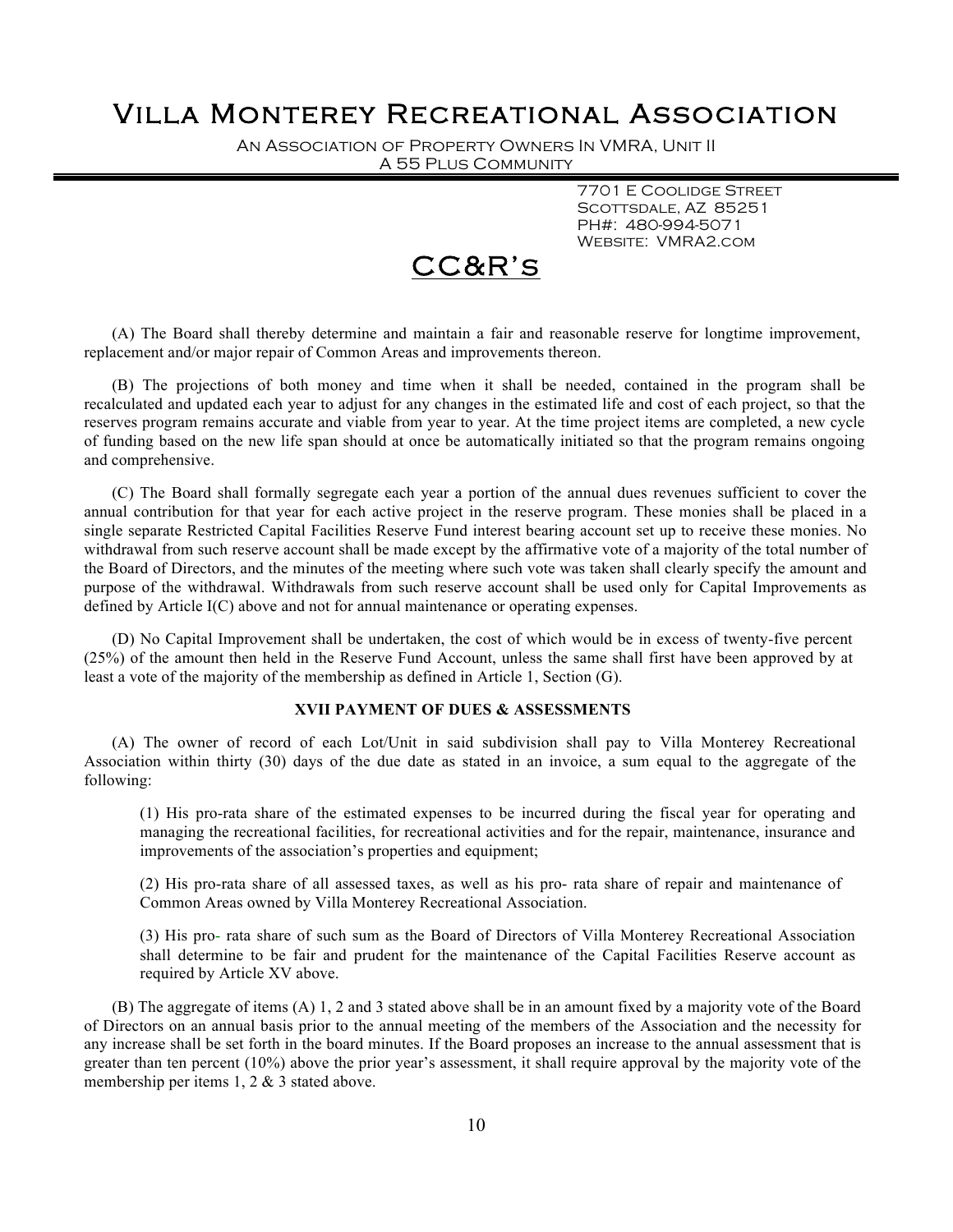An Association of Property Owners In VMRA, Unit II A 55 Plus Community

> 7701 E Coolidge Street SCOTTSDALE, AZ 85251 PH#: 480-994-5071 Website: VMRA2.com

## CC&R's

(C) Any payment of the annual assessment not received within thirty (30) days of the due date shall be subject to a late fee as determined by the Board of Directors of Villa Monterey Recreational Association and the laws of the State of Arizona.

(D) Invoices may be submitted annually or at such other regular intervals as may be fixed by the Bylaws of the Association.

(E) Villa Monterey Recreational Association, through its Board of Directors, may not levy a special assessment for the purpose of defraying (in whole or in part), the cost of any construction, reconstruction, repair or replacement of the common areas or the cost of any unexpected or extraordinary expenses for the repair of the common areas or other matters, until such special assessment is approved by a Majority Vote of the members.as defined in definition1G

(F) All assessments, late fees, collection costs, and attorneys' fees and costs incurred by the Association in collecting or attempting to collect delinquent assessments, whether or not suit is filed, shall be a charge on the Lot/Unit and shall be a continuing lien upon the Lot/Unit against which each such assessment, late fee, collection cost and attorney fee and cost is levied or made. All assessments, late fees, collection costs, monetary penalties, attorneys' fees and costs and other fees and charges levied against a Lot shall also be the personal obligation of the Owner of the Lot at the time the fees and charges became due.

(G) The Association shall have the right, at its option, to enforce collection of any delinquent assessments, late fees, collection costs, monetary penalties, attorneys' fees and costs and all other fees and charges owed to the Association in any manner allowed by law including, but not limited to: (a) bringing an action at law against the Lot/Unit Owner personally obligated to pay the delinquent amounts and such action may be brought without waiving the assessment lien securing any such delinquent amounts; and/or (b) bringing an action to foreclose the assessment lien against the Lot/Unit in the manner provided by law for the foreclosure of a realty mortgage. The Association shall have the power to bid in at any foreclosure sale and to purchase, acquire, hold, lease, mortgage and convey any and all Lots/Units purchased at such sale.

(H) No Owner may be exempt from liability for payment of assessments, late fees, collection costs, monetary penalties, attorneys' fees and costs and other fees and charges levied pursuant to this Declaration or Arizona law by waiver and nonuse of any of the Common Areas and facilities or by the abandonment of his/her/its Lot/Unit. All assessments, late fees, collection costs, monetary penalties, attorneys' fees and costs and other fees and charges shall be payable in accordance with the provisions of this Declaration, and no offsets against such assessments, late fees, collection costs, monetary penalties, attorneys' fees and costs and other fees and charges shall be permitted for any reason, including, without limitation, a claim that the Association is not properly exercising its duties and powers as provided in this Declaration or otherwise.

(I) After providing notice and opportunity to be heard, the Association, through its Board of Directors, may impose reasonable monetary penalties (a.k.a. fines) against a member for any violation of this Declaration, the Bylaws and/or rules and regulations of the Association.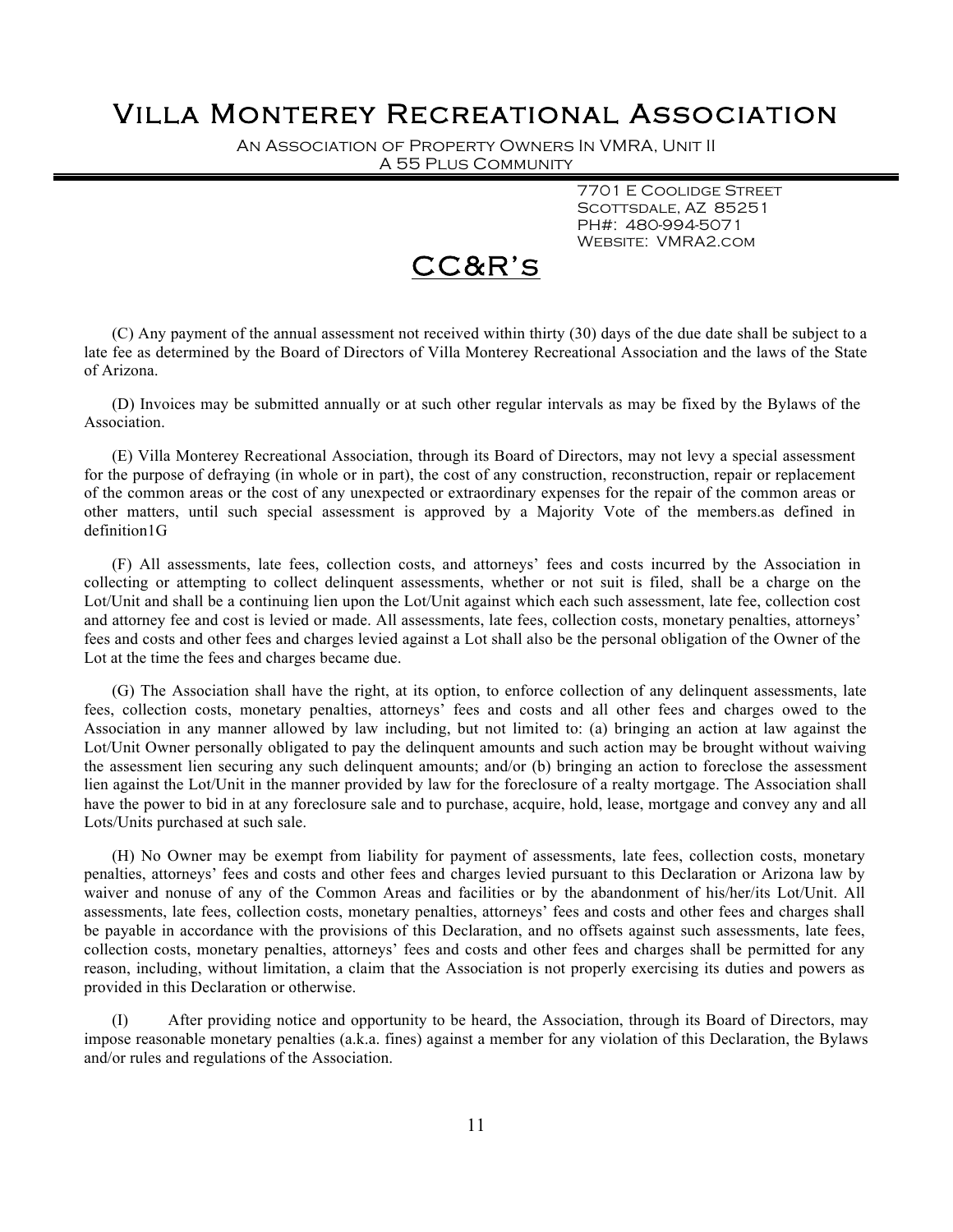An Association of Property Owners In VMRA, Unit II A 55 Plus Community

> 7701 E Coolidge Street SCOTTSDALE, AZ 85251 PH#: 480-994-5071 Website: VMRA2.com

# CC&R's

#### (J) Transfer Fee

(1) Except as provided in the Subsection (2), each person or entity who/that purchases or otherwise becomes the owner of a Lot, whether by deed, by a Trustee's deed upon Sale, by a deed in lieu of foreclosure, or any similar means, on or after the recording date of this Second Amended Declaration, shall pay to the Association, immediately upon becoming the owner of the Lot, a Transfer Fee in an amount equal to half of the annual assessments for that fiscal year. The amount of the Transfer Fee may be increased by the Board from time to time after this amendment is recorded, provided any such increase is approved by 51% of the members.

(2) No Transfer Fee shall be payable with respect to: (i) the transfer or conveyance of a Lot by device or intestate succession; (ii) a transfer or conveyance of a Lot for estate planning purposes; or (iii) a transfer or conveyance to a corporation, partnership or other entity in which the grantor owns a majority interest unless the Board determines, in its sole discretion, that a material purpose of the transfer or conveyance was to avoid payment for the Transfer Fee in which event a Transfer Fee shall be payable with respect to such transfer or conveyance.

(3) All Transfer Fees shall be deposited in a separate reserve account, not commingled with any other funds of the Association (other than reserves), and shall be deemed a contribution to the capital of the Association. Transfer Fees shall be non-refundable and shall not be considered as an advance payment of assessments.

(4) Transfer Fees shall be exclusively used by the Association as required by Arizona revised statute 33-442 for the construction or installation of buildings on the common area or for additions, repairs, maintenance or other improvements to existing buildings or other improvements on the common area. All of the expenditures of Transfer Fees as herein provided are hereby deemed and shall be construed to touch and concern the land which is appurtenant to the title of each and every Lot as provided in the Declaration.

#### **XVIII MAINTENANCE OF PREMISES**

In the event the owner of any Lot/Unit shall fail to maintain the outside of their premises and the improvements situated thereon in a manner satisfactory to the Board of Directors of Villa Monterey Recreational Association, the Association, through its agents or employees, shall have the right to enter upon such Lot/Unit and to repair, maintain, rehabilitate and restore the premises and the exterior of any improvements situated thereon, and the costs thereof shall be charged against the owner of said Lot/Unit by invoice and made a lien on said Lot/Unit and foreclosed if necessary. Prior to entering upon a Lot and exercising the rights set forth in this Article XVII, the Board of Directors shall give the offending Owner fourteen (14) days written notice of the violation and an opportunity to cure the violation.

The Association shall also have the right to pursue any action, in law or equity, including injunctive relief, against any Owner who fails to maintain his/her Lot/Unit in accordance with this Declaration or who fails to otherwise comply with the provisions of this Declaration and/or any rules and regulations of the Association.

### **XIX MEMBERSHIP**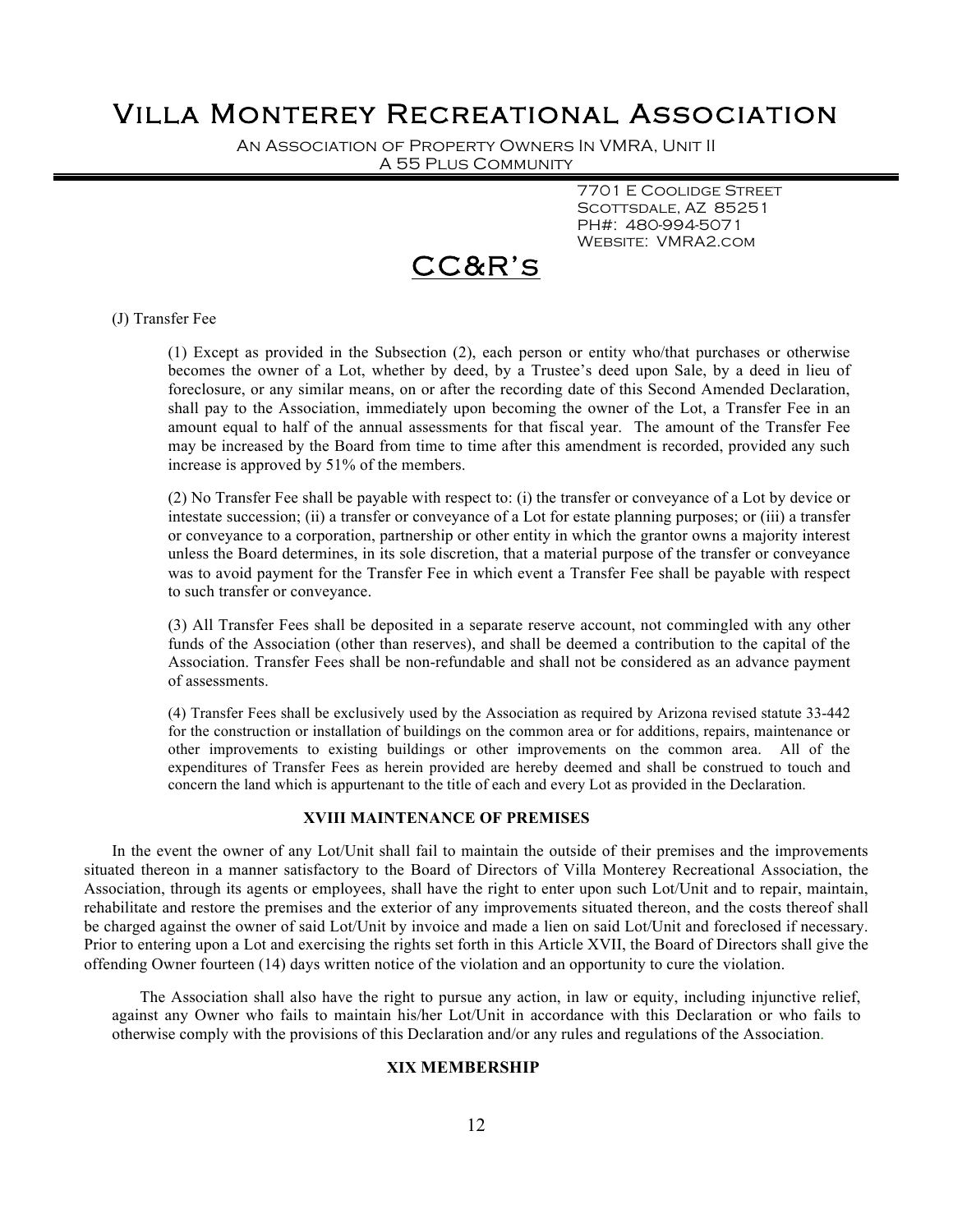An Association of Property Owners In VMRA, Unit II A 55 Plus Community

> 7701 E Coolidge Street SCOTTSDALE, AZ 85251 PH#: 480-994-5071 Website: VMRA2.com



All Owners of property in Villa Monterey Unit II are members of Villa Monterey Recreational Association.

### **XX PARTY WALLS**

The rights and duties of the owners of parcels within this subdivision with respect to party walls shall be governed by the following:

(A) Each wall which is constructed as a part of the original construction on the subdivided property and any part of which is placed on the dividing line between separate parcels of the various tracts in such subdivision shall constitute a party wall and with respect to such wall each of the adjoining owners shall assume the burdens and be entitled to the benefits of these restrictive covenants and, to the extent not inconsistent herewith, general rules of law regarding party walls shall be applied thereto.

(B) In the event any such party wall is damaged or destroyed through the act of one adjoining owner or any of his agents or guests, or members of his family (whether or not such act is negligent or otherwise culpable) so as to deprive the other adjoining owner of the full use and enjoyment of such wall, then the first of such owners shall forthwith proceed to rebuild or repair the same to as good condition as formerly without cost to the adjoining owner.

(C) In the event any such party wall is damage or destroyed by some cause other than the act of one of the adjoining owners, his agent, guests or family (including ordinary wear and tear and deterioration from lapse of time), then in such event both such adjoining owners shall proceed forthwith to rebuild or repair the same to as good condition as formerly at their joint and equal expense.

(D) In addition to meeting the other requirements of their restrictive covenants and of any building code or similar regulations or ordinances, any owner proposing to modify, make additions to, or rebuild his residence in any manner which requires the extension or other alteration of any party wall shall first obtain the written consent of the adjoining owner.

(E) In the event of a dispute between owners with respect to the repair or rebuilding of a party wall or with respect to the sharing of the cost thereof, then upon written request of one of such owners addressed to the Board of Directors of Villa Monterey Recreational Association, the matter shall be submitted to arbitration under such rules as may from time to time be adopted by the Association. If no such rules have been adopted, then the matter shall be submitted to three arbitrators, one chosen by each of the owners and the third by the two so chosen, or if they cannot agree within five days, then by any judge of the Maricopa Superior Court. A determination of the matter signed by any two shall be binding upon all persons.

(F) These covenants as to party walls shall remain in full force and effect until modified or abrogated as to any particular party wall by the agreement of all persons then having an interest therein.

(G) These covenants as to party walls shall be binding upon the heirs and assigns of the owners but no persons shall be liable for any act or omission respecting any party wall except such as took place while an owner.

### **XXI COVENANTS RUN WITH LAND**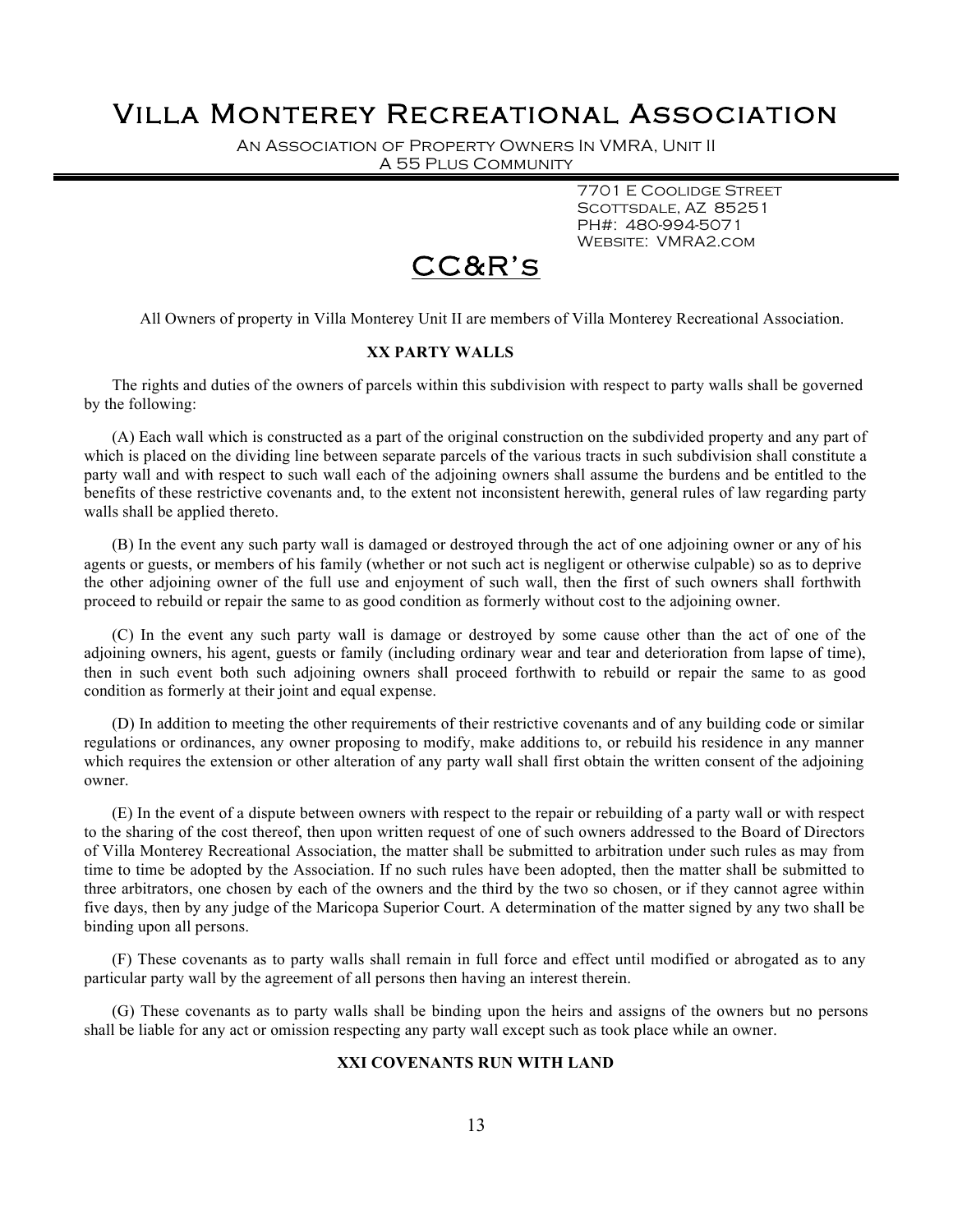An Association of Property Owners In VMRA, Unit II A 55 Plus Community

> 7701 E Coolidge Street SCOTTSDALE, AZ 85251 PH#: 480-994-5071 Website: VMRA2.com

# CC&R's

The covenants, restrictions, reservations and conditions contained herein shall run with the land and shall be binding upon all persons purchasing, leasing, subleasing or occupying any Lots/Units in said subdivision after the date on which this instrument has been recorded. These covenants, restrictions, reservations and conditions may be enforced by the Owner of any Lot/Unit in said subdivision, the Villa Monterey Recreational Association, or any one or more of said individuals and corporations, provided, however, that any breach of said covenants, restrictions, reservations and conditions or any right of re-entry by reason thereof, shall not defeat or affect the lien of any first mortgage or first deed of trusts made in good faith and for value upon said land, but except as hereinafter provided each and all of the said covenants, restrictions and conditions shall be binding upon and effective against any owner of said premises whose title thereto is acquired by foreclosure, trustee's sale or otherwise, and provided also that the breach of any of said covenants, restrictions, reservations and conditions may be enjoined, abated or remedied by appropriate proceedings, at law or in equity, notwithstanding the lien or existence of any such deed of trust or mortgage. The Association shall be entitled to recover from the offending Owner all attorneys' fees and costs incurred in enforcing the provisions of the Declaration and/or the rules and regulations of the Association, whether or not suit is filed.

All instruments of conveyance of any interest in all or any part of said subdivision shall contain reference to this instrument and shall be subject to the covenants, restrictions, reservations and conditions herein as fully as though the terms and conditions of this instrument were therein set forth in full; provided, however, that the terms and conditions of this instrument shall be binding upon all persons affected by its terms, whether express reference is made to this instrument or not.

### **XXII INVALIDATIONS**

Invalidation of any one of these covenants, restrictions, reservations or conditions by judgment or court order shall in no way affect the validity of any of the other provisions and the same shall remain in full force and effect.

### **XXIII AMENDMENTS**

These covenants, restrictions, reservations and conditions shall remain in full force and effect from the date hereof and may be amended, at any time by a vote of a majority of the owners of the parcels in said subdivision.

These covenants, restrictions, reservations and conditions may not be revoked in their entirety and the Association dissolved except with the approval of the owners of eighty percent (80%) of the parcels in the subdivision.